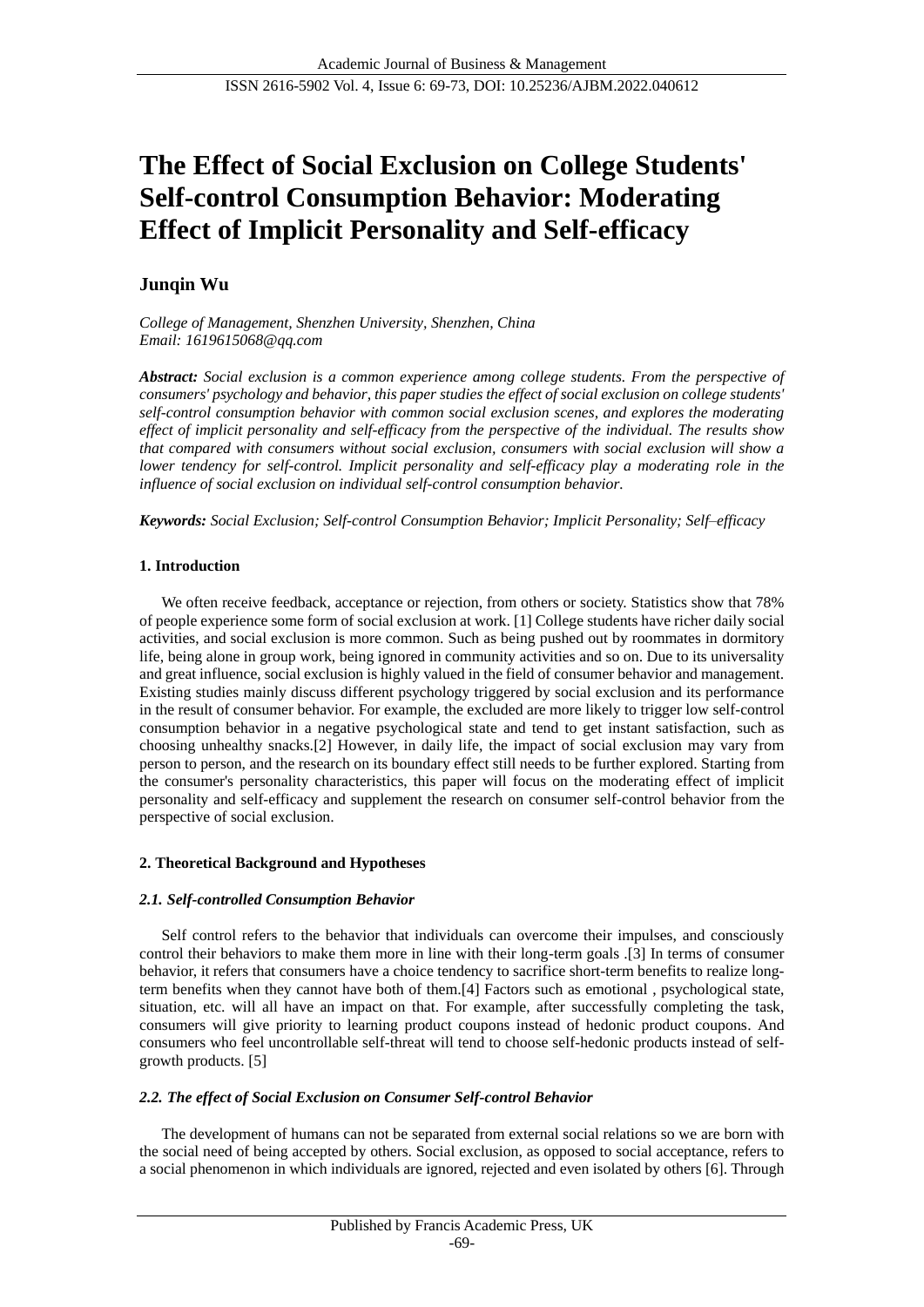literature review, it can be found that social exclusion will threaten the psychological needs of individuals in terms of sense of belonging, self-esteem and sense of self-control, and then affect individual consumption behavior. For example, in order to regain a sense of belonging, individuals who are excluded from society often tend to choose products that symbolize collective identity or obey the public's liking [7]. Social exclusion can also affect consumers' sense of self-control. The theory of "cognitive overload" holds that individuals who suffer from social exclusion have to mobilize some resources in the selfcontrol system to suppress their inner painful feelings, resulting in insufficient resources for the cognitive process, which in turn will reduce their self-control ability. In purchasing products, individuals who have experienced social exclusion are more inclined to choose to get benefits quickly and enjoy carpe diem instead of delaying gratification. [8]

H1: Compared with consumers without social exclusion, consumers with social exclusion will show a lower tendency to self-control.

## *2.3. The Moderating Effect of Implicit Personality*

Implicit personality is a kind of personal trait that has an internal guiding function on individual motivation and behavior. Different individuals hold different views on the variability of personal traits, while the substantialists hold the immutability theory, believing that human traits like personality are innate and relatively stable, so it is difficult to change them through acquired efforts. On the other hand, the gradualists hold the incremental theory and are more inclined to improve their sense of control over their goals through their own acquired study and efforts. [9] Based on the theory of implicit personality, this paper further proposes that although social exclusion affects consumers' self-control, different implicit personalities may be affected to different degrees. Substantialism may choose indulgent consumption with more significant short-term benefits after being rejected by society, because individuals hold immutability and have a weak sense of self-control. Gradualists, on the other hand, tend to be more inclined to self-controlled consumption with more significant long-term value, and to achieve self-value improvement through learning and regain social acceptance.

H2: Compared with the gradualist, the substantialists show a lower tendency of self-control behavior when consuming after experiencing social exclusion.

## *2.4. The Moderating Effect of Self-efficacy*

Self-efficacy refers to an individual's self-confidence and feeling of using his own ability to overcome difficulties and complete tasks. Self-efficacy, as a personal trait and subjective feeling, affects individuals' self-control behavior in the face of difficulties. [10] For example, Scholar Xu Yuanbo [11] found through experimental research that individuals with different self-efficacy showed different self-control abilities. Individuals with high self-efficacy have stronger subjective confidence in overcoming difficulties and believe that they have the ability to change the status quo. So, they often show stronger self-control ability when facing difficulties. Therefore, this study further speculated on its consumption behavior: selfefficacy can regulate the influence of social exclusion on individual self-control consumption behavior.

H3: Compared with those with high self-efficacy, those with low self-efficacy show lower self-control behavior tendency when consuming after experiencing social exclusion

#### **3. Experimental Design and Results**

#### *3.1. Pre-experiment: Measurement of Self-Control Consumption Behavior Tendency*

For the measurement of self-control behavior tendency, the subjects can choose short-term income and long-term income after self-control resource consumption. Moreover, it is required that there should be no significant difference in attractiveness and perceived price between the two products, and there should be significantly different in long-term and short-term benefits.[4] The experiment was adapted from the experiment of Mukhopadhyay[12], two kinds of products were selected as the materials for measuring self-control behavior tendency. The first category is books with long-term value for college students, like《Influence》 and 《The Power of the Present》. The second category is movies with high enjoyment , like《Mulan》and《Shock Wave》.In this pre-test, 33 college students were successfully recruited, and all the subjects were asked to score the perceived attractiveness, perceived price and perceived long-term value of these two kinds of products by a seven-point scale method. No significant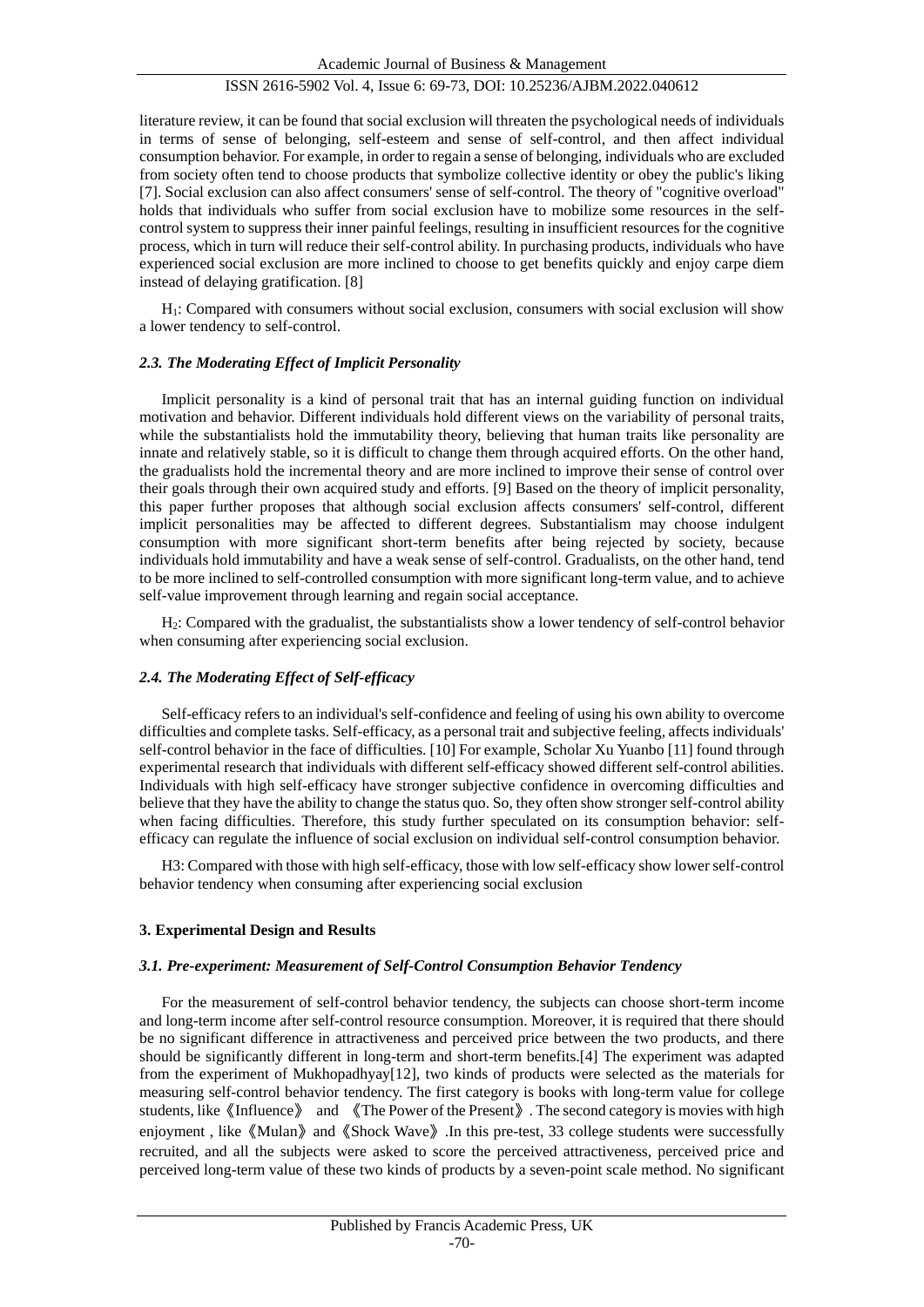difference was found in perceived attractiveness (M  $_{\text{Books}}$  =4.272, M  $_{\text{Movies}}$ =4.515, F (1,64) = 1.021, p>0.1)and perceived price judgment (M  $_{\text{Books}}$  =4.091,M  $_{\text{Movies}}$  =4.33, F(1,64) = 1.409, p>0.1)between the two types of products. F (1,64) = 227.565, p = 0.000), But the perceived long-term value is significantly different (M  $_{\text{Books}}$  =5.182, M  $_{\text{Movies}}$  =1.97, F (1,64) = 227.565, p =0.000). The experimental results meet the expected requirements of dependent variables, so as to determine the measuring materials.

#### *3.2. Study 1: The Moderating Role of Implicit Personality*

Study 1 adopts an inter-group experiment of 2 social exclusion (no vs. yes) x2 implicit personality (substantialist vs. gradualist). 70 students from Shenzhen University participated in the experiment. There are 32 males and 38 females. Their ages ranged from 20 to 27 years, with an average age of 24.32 years. All the subjects were randomly assigned to the social exclusion group and the control group.

#### *3.2.1. Method*

To reduce the possibility of implicit personality being interfered with other factors, the experiment first measured the implicit personality of two groups of subjects. The measurement tool refers to the implicit personality scale of Levy and other scholars [13]. The scale of this experiment has seven items. (For example, "No matter what kind of person a person is, they can always make many changes"), using Likert's seven-point scale for positive scoring (1 = strongly disagree, 7 = strongly agree) ( $\alpha$ = 0. 889)

The manipulation of social exclusion draws on the memory paradigm of scholars [14]. The subjects in the exclusion group recalled the most recent experience of being rejected by others, and described this experience in detail (no less than 30 words). The control group described an ordinary recent life experience (no less than 30 words). All subjects were required to answer "I don't feel accepted by others/group members" and "I feel ignored by others/group members" on a 7-point positive scoring scale after description, so as to conduct subsequent manipulation tests on social exclusion.

Finally, the subjects are presented with books and movies that have been tested by pre-experiments. Use "If there is a coupon without threshold in 20 yuan, which product would you prefer to buy?" Measure the self-control behavior tendency of the subjects. (1= Very willing to choose movie vouchers, 7= Very willing to choose book vouchers)

#### *3.2.2. Results*

Manipulation test: According to the results of two independent samples t test, the mean value of the sense of exclusion felt by the social exclusion group was significantly higher than that of the control group, M exclusion = 5.882, M control = 1.722, t(68) = 26.75, p = 0.000, social exclusion Manipulation succeeded.

Hypothesis testing: To examine the effects of social exclusion and implicit personality on self-control behavior of consumption, this study conducted variance analysis. The results showed that the main effect of social exclusion was significant  $(F(1,66)=7.253, p=0.009)$ , and individuals who were socially excluded showed a lower tendency for self-control behavior of consumption. (M exclusion=3.429, M control=3.91); the main effect of implicit personality was not significant (F(1,66)=2.214, p=0.142). The interaction between the two was significant,  $(F(1,66)=6.714, p=0.012)$ . A further two-independent sample t-test analysis of the data found that, compared with gradualists, substantialists showed lower self-control tendency after being socially excluded. (M substantialists=2.857, M gradualists =3.809, t(33)=-2.541, p=0.016). In the control group, there was no significant difference in the tendency of consumption selfcontrol, whether it was a substantialist or a gradualist. (M substantialists = 4.090, M gradualists = 3.833, t(33) = 0.951,  $p = 0.348$ ). Therefore,  $H_1$  and  $H_2$  are verified. Compared with gradualists, substantialists show a lower tendency to consume self-control after experiencing social exclusion.

#### *3.3. Study2*

Study 2 adopted a between-group experimental design of 2 social exclusion (no vs. yes) x2 (low selfefficacy vs. high self-efficacy). A total of 62 Shenzhen University students were recruited to participate in the experiment. Among them, 32 were female and 30 were male. The age distribution ranges from 20 to 25 years old, with an average age of 22.32 years. All subjects were randomly assigned to the experimental group and the control group,

#### *3.3.1. Method*

Similarly, study 2 first measured the self-efficacy of the subjects. The measurement tool mainly refers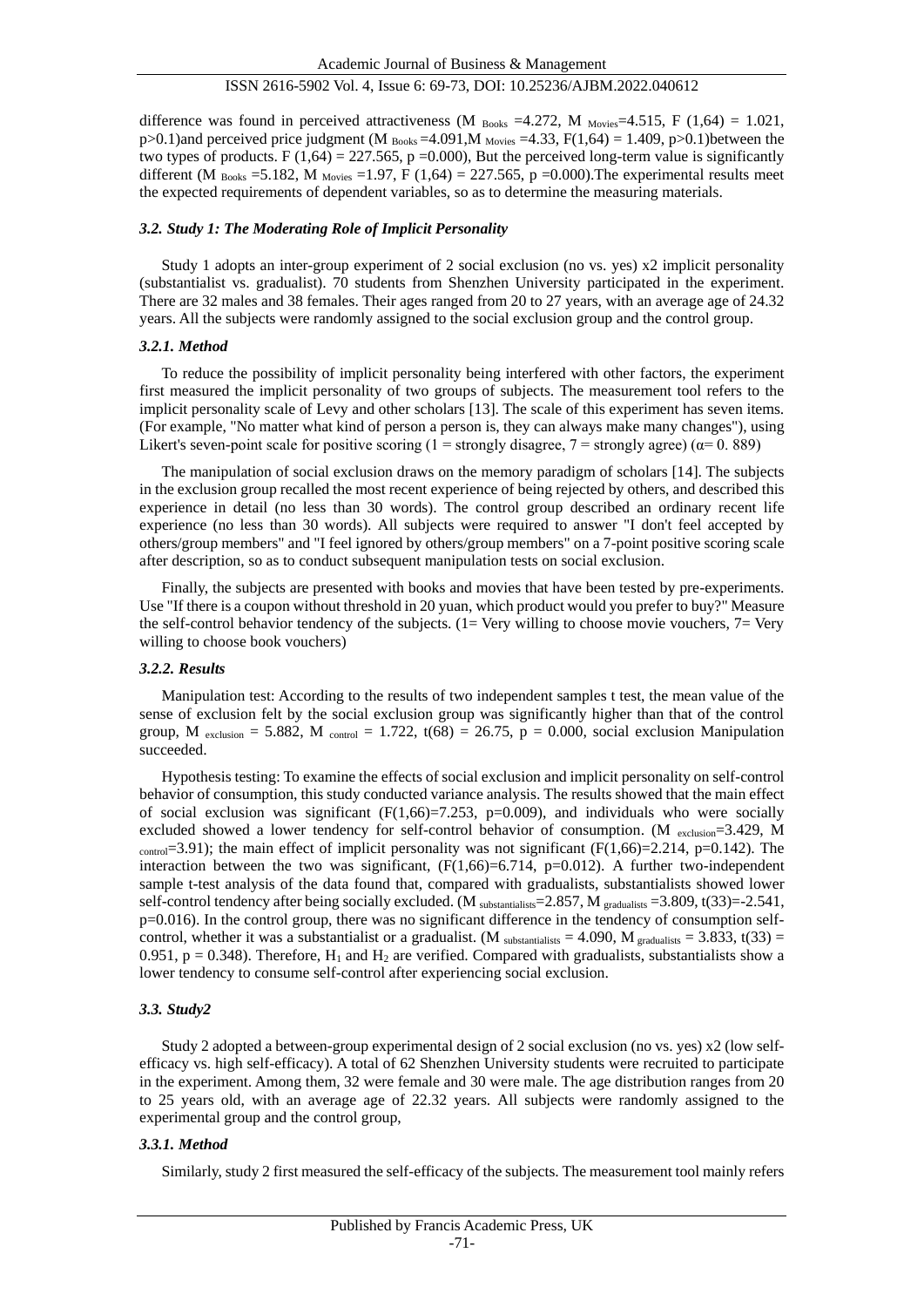to the revised College Students' Self-efficacy Scale (GSES) [15], and adjusts the problems according to the reality. The main problems involve the self-confidence of individuals when they encounter setbacks or difficulties, and there are 8 items in total. The Likert Scale is used to score 7 points positively ( $\alpha$ =0.907).

Then, the social exclusion of the subjects was manipulated. This experiment refers to the manipulation method of scenario substitution [16]. The reading materials of the experimental group are as follows: At the beginning of this semester, you received a notice of a course: Welcome to take this course. I am your lecturer. This course requires you to get the final course results by freely forming teams and completing teamwork. You are very happy to send the application for team formation to your selected five classmates, but after a day's waiting, you still haven't received any positive reply, and you haven't received any application for team formation with you. Unfortunately, no one wants to team up with you! The reading materials received by the control group are as follows: At the beginning of the semester, the teacher issued a notice: Welcome to take this course. I am your lecturer, and the assessment method for this course will be released. All the subjects were asked to describe their inner feelings carefully, and then answered the manipulation test items of social exclusion: "I feel that I have not been accepted by others/group members" and "I feel that I have been ignored by others/group members". Finally, the propensity of consumption self-control behavior of the two groups of subjects was measured. This operation is the same as study 1.

#### *3.3.2. Results*

Manipulation test: According to the results of two independent samples t test, the mean value of the sense of rejection felt by the social exclusion group was significantly higher than that of the control group, M exclusion = 5.833, M control = 1.750,  $t(60) = 24.331$ ,  $p = 0.000$ . The social exclusion manipulation succeeded.

Hypothesis testing: To examine the effects of social exclusion and self-efficacy on consumer selfcontrol behavior. Analysis of variance was performed in this study. The results showed that the main effect of social exclusion on consumer self-control behavior was significant ( $F(1, 58)=7.845$ ,  $p=0.007$ ), and individuals who were socially excluded showed lower self-control behavior tendency. (M exclusion=3.419, M control=4.000); the main effect of self-efficacy was not significant (F(1,58)=2.577,  $p=0.114$ ). The interaction between the two was significant,  $(F(1,58)=5.274, p=0.025)$ . A further twoindependent sample t-test was performed on the data, and it was found that c ompared with those with low self-efficacy, people with high self-efficacy showed a higher tendency to self-control after being socially excluded. (M<sub>low-efficacy</sub>=3.111, M<sub>high-efficiency</sub>=3.846, F(1,29)=8.780, p=0.006). In the control group, regardless of the level of self-efficacy, there was no significant difference in consumers' self-control tendency. (M low-efficacy=4.071, M high-efficiency=3.941, F(1,29)=0.211, p=0.649). Therefore, H<sub>1</sub> and H<sub>3</sub> are verified. Compared with those with low self-efficacy, those with high self-efficacy will show a higher tendency of self-control consumption after experiencing social exclusion.

#### **4. Discussion**

#### *4.1. Research Significance*

This study further verified and enriched the cognitive overload theory, further explored the moderating effect of personal characteristics, extended implicit personality and self-efficacy to the field of self-control consumer behavior, and provided practical suggestions for the currently popular Internet digital marketing field. Marketing practitioners should realize that different consumer have different preferences for hedonic products and self-improvement products. Through social media and big data, we can analyze and master the long-term social situation of consumers, whether they have just experienced sudden changes, and their personal characteristics, so as to achieve higher-precision product recommendations. For example, we should recommend self-improvement products to those who have just lost love but hold a gradual change theory.

#### *4.2. Research limitations and future research directions*

Although the related assumptions deduced in this study can be tested by empirical data, there are still some limitations. There are two main points: Firstly, different types of social exclusion, such as neglect and rejection, may have different influence mechanisms and results. This study only starts from the social exclusion scenes that college students are familiar with, without distinguishing different types of social exclusion. Secondly, this study mainly discusses the influence of social exclusion on consumers' self-